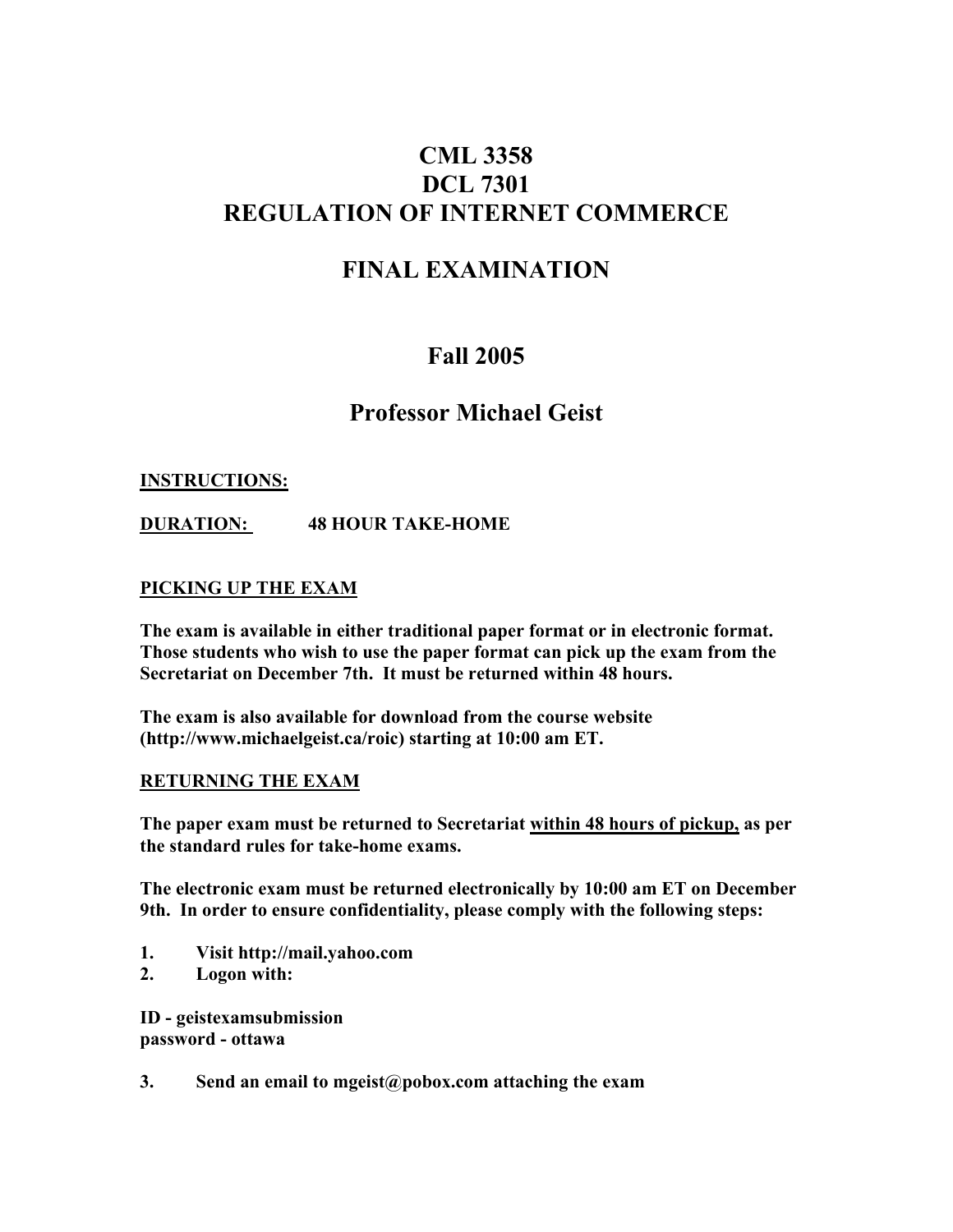**4. Include only your student number in the email. Do not include your name or other identification**

**I will send an email to geistexamsubmission address, listing the student numbers from whom I have received an exam. I will also post the students numbers on the course website temporarily. Please note that there are occasionally delays with email transmission. If you are sending the exam via email, I would advise leaving some time for transmission.**

**VALUE of exam is 100% of final grade. The value of each question is indicated on the exam. The exam totals 100 marks for LL.B. students. The exam totals 120 marks for LL.M. students.**

**There is no page or word limit for your answers.**

**Students are not allowed to discuss the exam or their answers with anyone during the 48-hour period.**

**Graduate students are required to answer one additional question as marked.**

**The exam has SIX (6) pages (including the instructions).**

**It is recommended that answers be submitted in typewritten form.**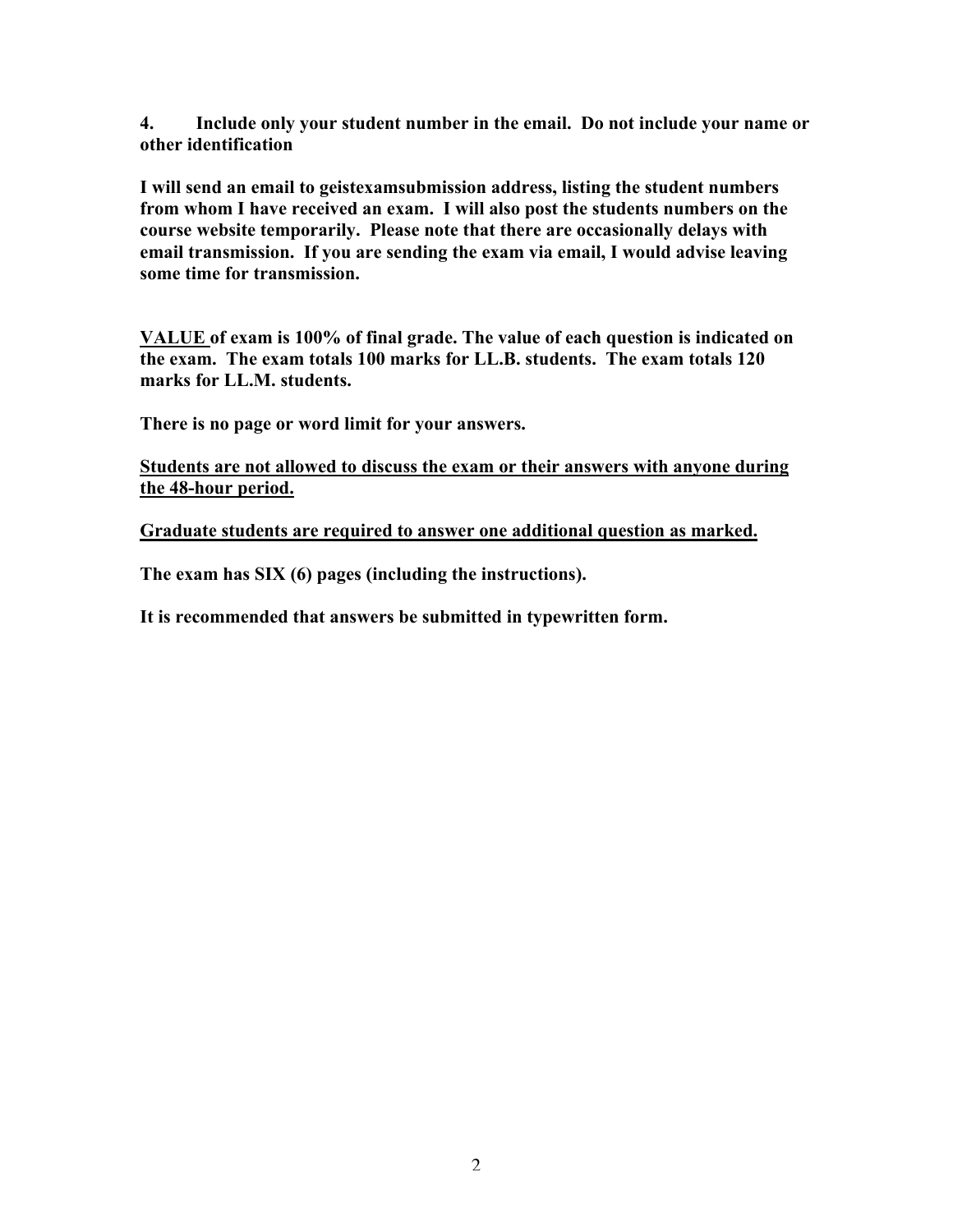#### **QUESTION ONE – MANDATORY QUESTION – 30 MARKS**

Ausiva is an Australian e-commerce company that sells video games for popular video game consoles such as the Sony Playstation. When Ausiva sells its games outside the country, it modifies them by removing regional coding restrictions that might otherwise inhibit playing the games in other jurisdictions. Following a recent Australian High Court decision that cleared the way for the sale of such modified games, Ausiva began to aggressively market its products outside Australia. As part of that marketing campaign, Ausiva registered the Ausiva trademark in Canada, registered the Ausiva.ca domain name, and advertised its site on FastConnect, a leading Canadian ISP. A banner ad for Ausiva.ca appears on the front page of FastConnect, inviting users to "hit the Net's best source of mod games." Ausiva does not currently maintain a physical presence in Canada.

Brianna Caber is an Ottawa resident who saw the Ausiva advertisement, visited the website and purchased a video game. When the game arrived in the mail from Australia, she found that the regional coding had not been effectively removed and she was unable to play it on her video game console.

Caber sought a refund from Ausiva. The Australian company refused, however, arguing that its contractual terms, which were linked-to at the bottom of the front page of their site, provided that all games were sold "as is", that there were no guarantees that the games would play on all game consoles and there were no refunds permitted. When Caber threatened to sue Ausiva to obtain a refund, the company noted that its terms and conditions also provided that any disputes would be governed by Australian law and heard in Australian courts.

To add to Caber's woes, she soon after began receiving a deluge of spam messages which she believes originated from Ausiva's sale of her personal information. When she confronted Ausiva about the spam increase, the company noted that its privacy policy, which was not posted on its website but available for a AU\$5.00 fee by request, granted it permission to "disclose any personal information to any third party for any purpose whatsoever."

**Caber has turned to you, a well-known Internet commerce lawyer, for assistance. She is furious with the entire transaction and prepared to do whatever she can to remedy the situation. To that end, she is seeking advice on any potential recourse that she may have including launching a lawsuit against Ausiva in Canadian court, holding FastConnect accountable for having promoted Ausiva, and commencing a privacy complaint against Ausiva under Canadian privacy law. Please provide Caber with a memo assessing the state of the law and the likelihood of success.**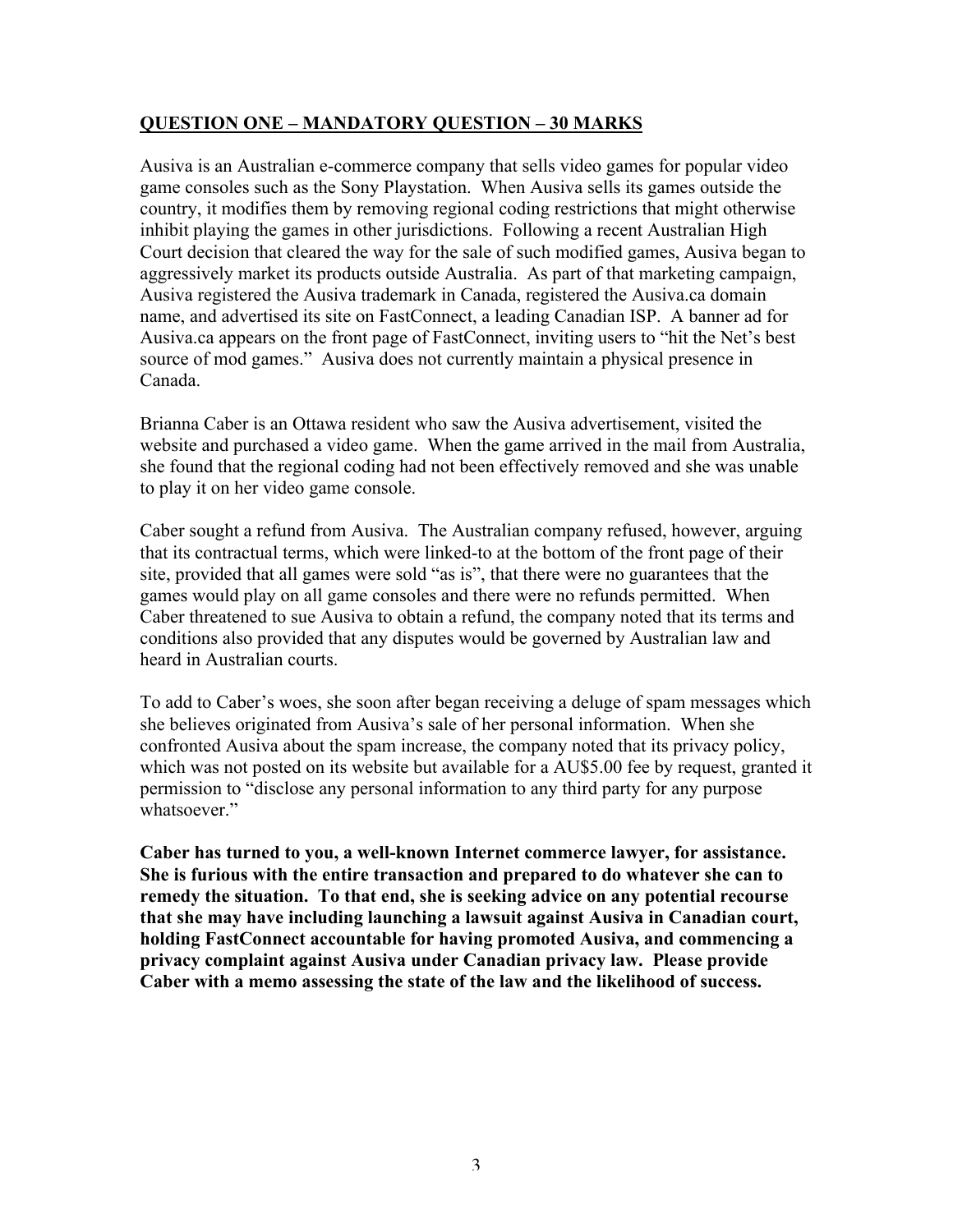### **QUESTION TWO – MANDATORY QUESTION – 30 MARKS**

### **PLEASE ANSWER ONE OF QUESTION A OR QUESTION B**

### **QUESTION A**

Shopandgo.com, founded in 2001, has emerged as one of the leading e-commerce sites in the Unites States. The company, based in Buffalo, New York, focuses primarily on providing travel services as well as the sale of high-end electronics products. It is considering expanding into additional areas including clothing and entertainment products. Due to regulatory restrictions in the travel services industry, the company currently restricts its services to U.S.-based customers (though its website is accessible globally). The company advertises in a variety of media including television, radio, and the Internet. Shopandgo.com has obtained a trademark in the name Shopandgo.com to cover online travel services and electronics sales. The company has aggressively pursued a large portfolio of domain name registrations including defensive registrations such as shopandgosucks.com.

Although Shopandgo.com is U.S. based, its proximity to Canada has made entry into the Canadian market highly desirable. The company believes it can enter the market without the need for a substantial physical presence. It has filed for trademark protection for Shopandgo.com in Canada and received preliminary approval.

The company would like to use a dot-ca domain for its Canadian operations. In attempting to register the domain, however, it was discouraged to learn that shopandgo.ca was registered in 2001, just two months after the company began operating in the U.S. The domain name is owned by Great Domains Inc., a Vancouver based company that owns a large portfolio of domain names. Great Domains buys and sells some domain names, though it typically retains its domain names based on their potential to generate advertising revenue through click-through ads. In this case, the shopandgo.ca domain was initially used to redirect users to the Great Domains website, however, for the past 18 months, the site contains click-through advertising with links to other shopping portals, including sites that sell travel services.

Shopandgo.com approached Great Domains about a potential purchase of the domain. Great Domains responded that the domain was available for purchase, but at a premium price. A Great Domains representative noted that "shopandgo.ca is a premium domain and it will command a premium price. We generate significant advertising revenue from the domain at present. Moreover, several other parties have expressed an interest in acquiring the domain at a six-figure price. If you are interested in purchasing the domain, I suggest that your offer be no lower than \$100,000."

**Shopandgo has asked you to draft a complaint to be launched against Great Domains under the Canadian Internet Registration Authority's Domain Name Dispute Resolution Policy (http://www.cira.ca/en/cat\_dpr\_policy.html). Please provide your draft following the CIRA policy and rules. The draft should address**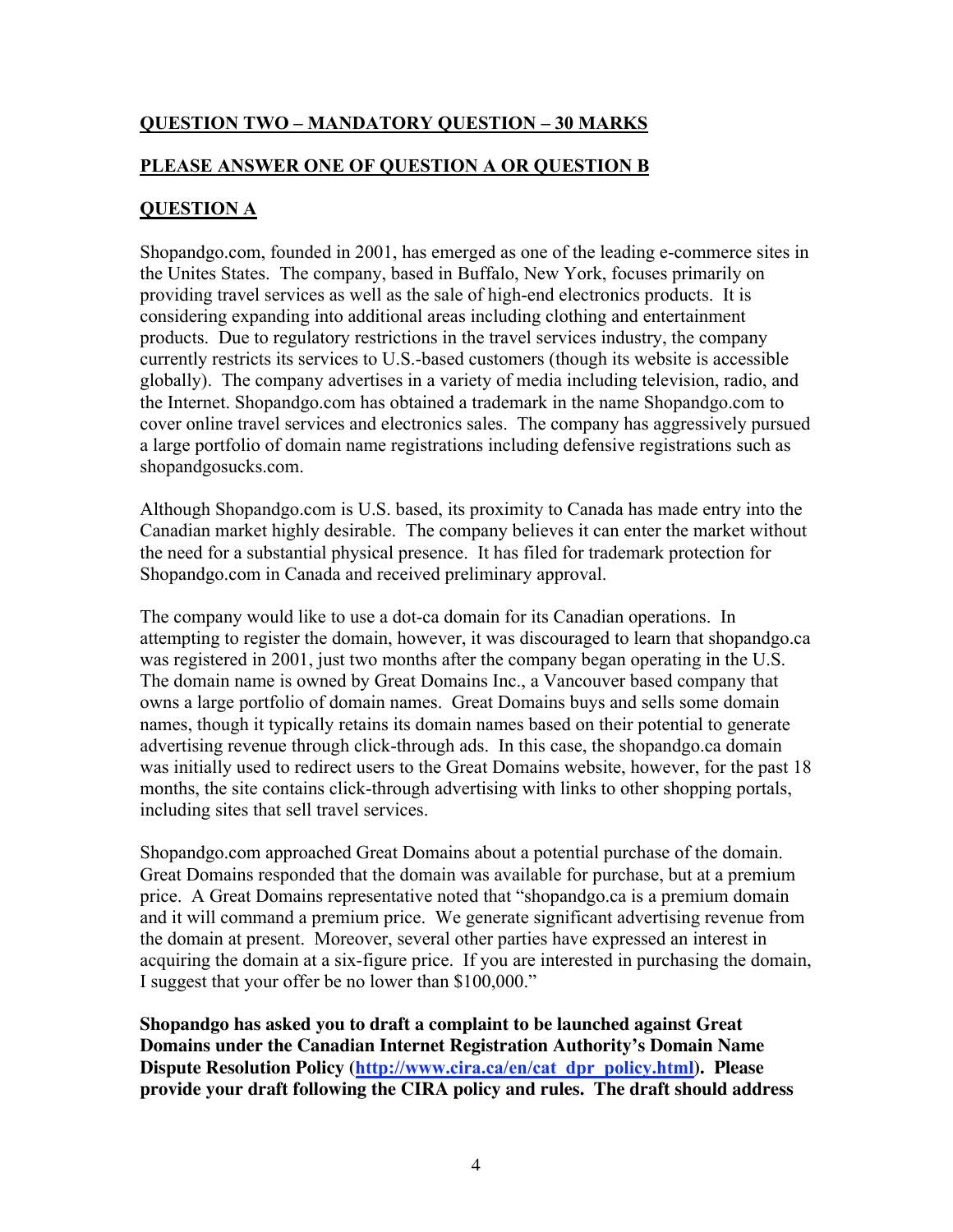**each of the criteria under the CIRA policy for the contested domain name. You need only focus on the substantive arguments - there is no need to provide the procedural history of the case. If you believe that there are shortcomings in the Shopandgo case, you should feel free to call attention to those issues within your text.**

## **OR**

## **QUESTION B**

The recently concluded World Summit on the Information Society agreed to create a new Internet Governance Forum (IGF). The agreement calls upon U.N. Secretary General Kofi Annan to convene the first IGF meeting in Greece in the spring of 2006.

**You are the Internet governance policy expert within the U.N. Secretary General's office. He has tasked you with developing a plan for the Greece meeting. Your plan should include details on:**

- **background information on the "path to Greece"**
- **issues to be addressed**
- **potential participants**
- **format for discussion**
- **longer term planning for future meetings**
- **identification of potential outcomes of the Greece meeting**